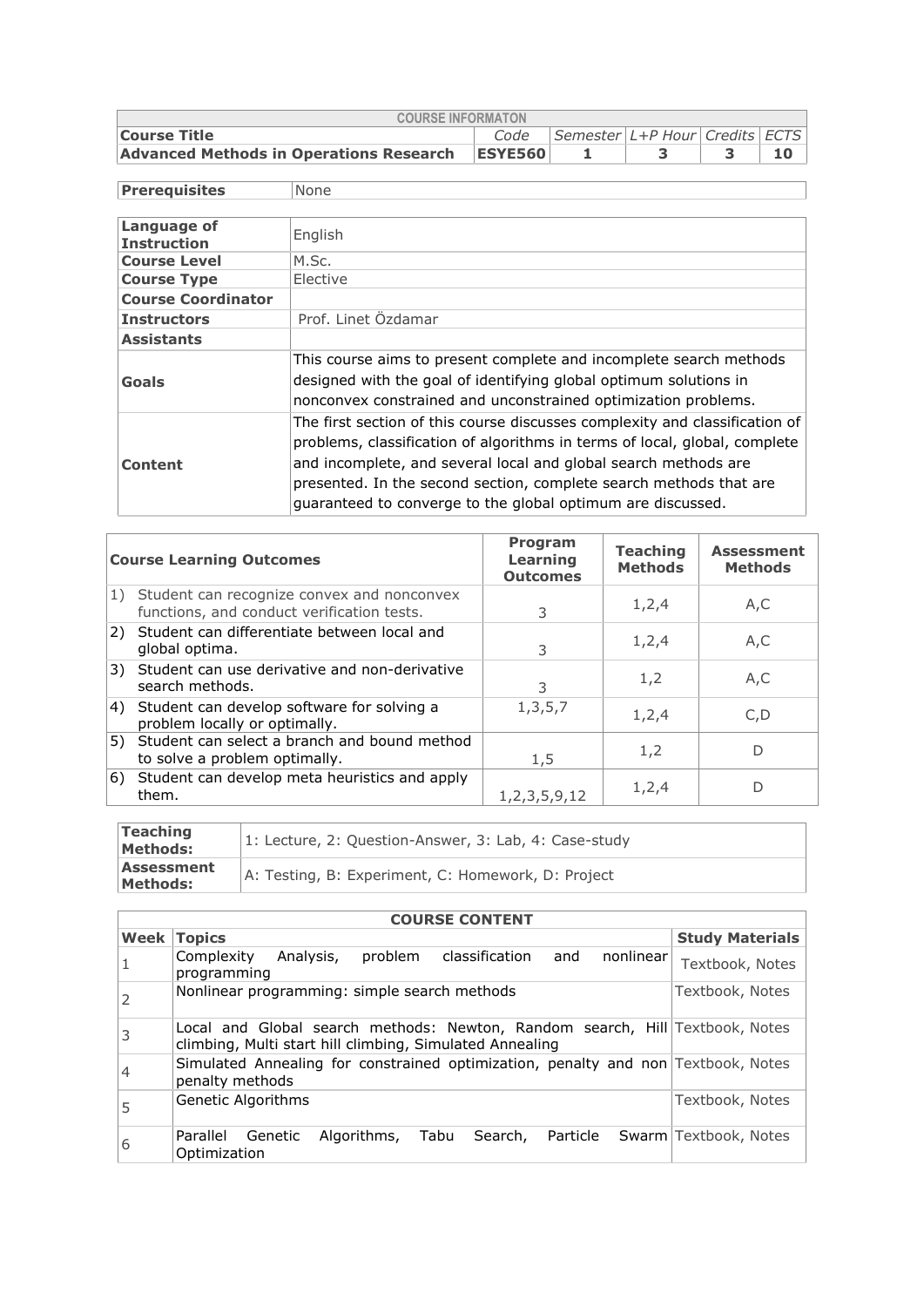|    | Combinatorial Optimization: Example problems, B&B, Constructive Textbook, Notes<br>methods, GRASP, Ant Colony Optimization |                 |
|----|----------------------------------------------------------------------------------------------------------------------------|-----------------|
| 8  | Complete Solvers: DIRECT, MCS, BARON, TRIOPT, Introduction to Textbook, Notes<br>interval arithmetic                       |                 |
| 9  | Interval Partitioning for unconstrained, constrained optimization and Textbook, Notes<br>constraint satisfaction problems  |                 |
| 10 | Paper presentations                                                                                                        | Literature      |
| 11 | Paper presentations                                                                                                        | Literature      |
| 12 | Paper presentations                                                                                                        | Literature      |
| 13 | Project presentations                                                                                                      | Innovation      |
| 14 | Exam                                                                                                                       | Textbook, Notes |

| <b>RECOMMENDED SOURCES</b>  |                                                                                                                                                                                                                                                                                                                                                                                                                                                                                                     |  |  |  |  |  |
|-----------------------------|-----------------------------------------------------------------------------------------------------------------------------------------------------------------------------------------------------------------------------------------------------------------------------------------------------------------------------------------------------------------------------------------------------------------------------------------------------------------------------------------------------|--|--|--|--|--|
| <b>Textbook</b>             | Lecture Notes: on esye421@qmail.com address                                                                                                                                                                                                                                                                                                                                                                                                                                                         |  |  |  |  |  |
| <b>Additional Resources</b> | <b>Essentials of Metaheuristics, by Sean Luke, Department of</b><br><b>Computer Science</b><br>George Mason University, First Edition, 2011.<br>Complete Search in Continuous Global Optimization and<br><b>Constraint Satisfaction</b> , by Arnold Neumaier, Acta Numerica<br>2004 (A. Iserles, ed.), Cambridge University Press 2004.<br>Other Papers on Coconut project, DIRECT, MCS, stochastic search,<br>BARON, interval mathematics, LGO, FSQP, are also available on the<br>course web site |  |  |  |  |  |

| <b>MATERIAL SHARING</b> |                    |  |  |  |  |
|-------------------------|--------------------|--|--|--|--|
| Documents               | Lecture notes      |  |  |  |  |
| <b>Assignments</b>      | Two projects       |  |  |  |  |
| <b>Exams</b>            | 1 midterm, 1 final |  |  |  |  |

| <b>ASSESSMENT</b>                                                   |               |                   |  |  |
|---------------------------------------------------------------------|---------------|-------------------|--|--|
| <b>IN-TERM STUDIES</b>                                              | <b>NUMBER</b> | <b>PERCENTAGE</b> |  |  |
| Mid-terms                                                           |               | 20                |  |  |
| Project                                                             |               | 80                |  |  |
| <b>Total</b>                                                        |               | 100               |  |  |
| <b>CONTRIBUTION OF FINAL EXAMINATION TO OVERALL</b><br><b>GRADE</b> |               | 20                |  |  |
| <b>CONTRIBUTION OF IN-TERM STUDIES TO OVERALL GRADE</b>             |               | 80                |  |  |
| <b>Total</b>                                                        |               | 100               |  |  |

**COURSE CATEGORY** Expertise/Field Courses

| <b>COURSE'S CONTRIBUTION TO PROGRAM</b>                                                                                                                                                                                 |  |  |              |                |   |              |
|-------------------------------------------------------------------------------------------------------------------------------------------------------------------------------------------------------------------------|--|--|--------------|----------------|---|--------------|
|                                                                                                                                                                                                                         |  |  |              |                |   | Contribution |
| No Program Learning Outcomes                                                                                                                                                                                            |  |  | 3            | $\overline{4}$ | 5 |              |
| Ability to reach knowledge in breadth and depth through scientific<br>research in Systems Engineering field; to have extensive knowledge<br>about current techniques and procedures together with their<br>constraints. |  |  |              |                | x |              |
| Ability to complement and apply knowledge by scientific methods<br>utilizing limited or missing data; to use knowledge in different                                                                                     |  |  | $\checkmark$ |                |   |              |